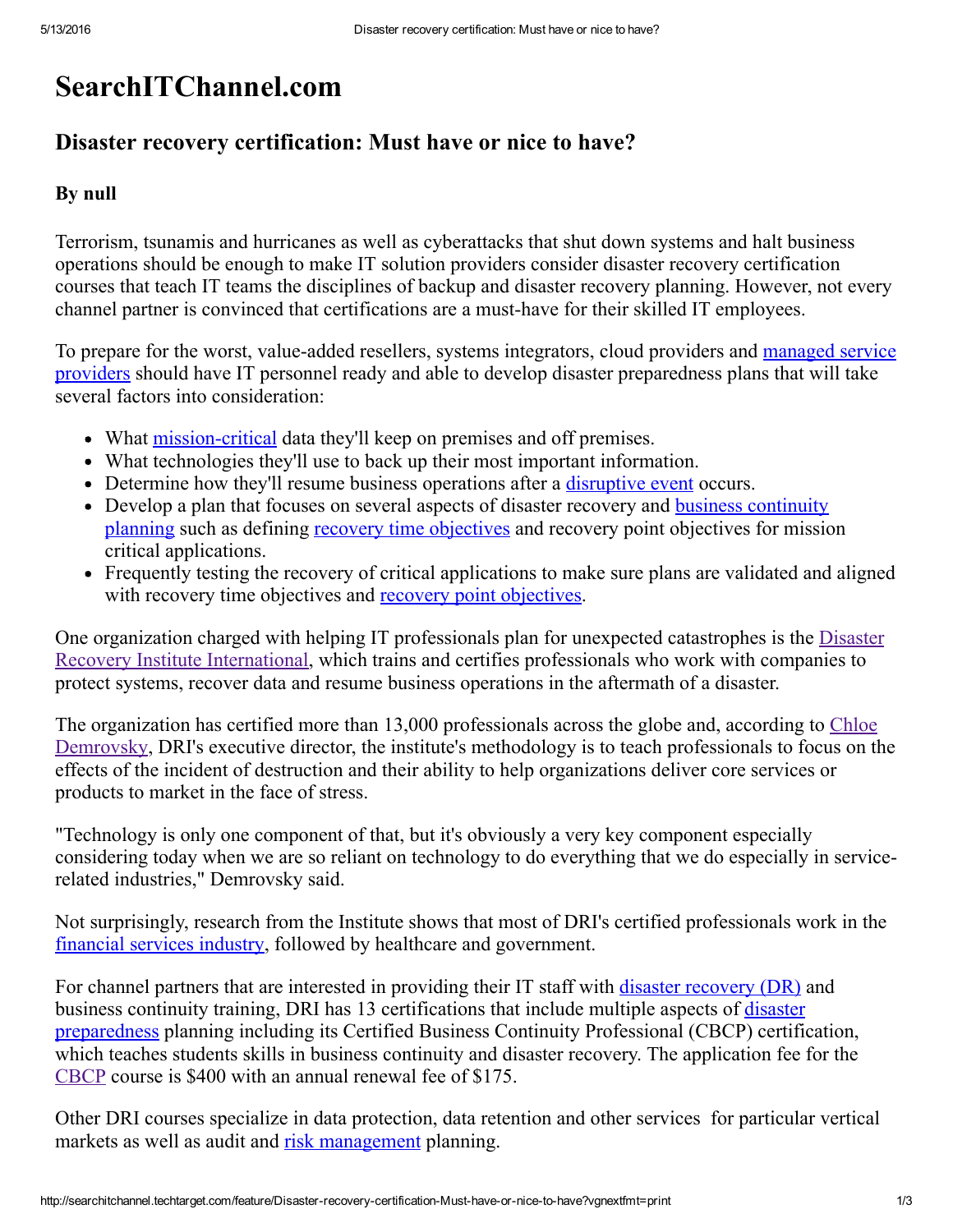DRI offers a number of online classes but Demrovsky said people like to come to the in-person classes because they value the networking component and receive a deeper learning experience.

"We offer courses in the U.S. and in different cities around the world. We also offer corporate training at company sites where we teach courses to a large corporate group all at once," Demrovsky said.

#### Backup as service gains ground

Two recently released reports suggest that channel partners should explore their options as small and midsize businesses turn to cloud [computing](http://whatis.techtarget.com/definition/SMB-small-and-medium-sized-business-or-small-and-midsized-business) as they build out their backup and disaster recovery strategy:

- Analysts at Technavio, a market research firm headquartered in London, predict the global backup as a service market will expand at a compound annual growth rate of around 27% from 2016 to 2020. The [study](http://www.technavio.com/report/global-cloud-computing-backup-service-market) noted that there are high upfront costs in infrastructure as well as continuous investments in hardware and networks to support a disaster recovery plan. The expense has caused many SMBs to resist deploying a disaster recovery offering at their data centers, instead, preferring the annual subscription model of backup as a service.
- A report from Zetta, a cloud backup and DR company, found that 37% of SMB IT respondents are using the cloud as part of their disaster recovery approach today, up from 26% last year. Ten percent of respondents said they use only cloud-based offerings for DR, up from just  $4\%$  in 2015. Of those respondents [planning](http://searchitchannel.techtarget.com/blog/Channel-Marker/DRaaS-could-open-SMB-channel-opportunities) to add a new DR method in the next 12 months, nearly 60% said they plan to add a cloud-based option.

## Disaster recovery certification: Skepticism

As channel [partners](http://searchitchannel.techtarget.com/definition/channel-partner) grapple with determining how to best implement a disaster recovery plan, some aren't convinced that DR certification is their top priority.

When asked whether a disaster recovery certification is a necessity, a nice-to-have feature or not important at all -- and whether there is anything specific to backup and disaster recovery that lends itself to the need for [certification](http://searchitchannel.techtarget.com/definition/turnkey-solution-provider) of staff members -- [Gayle](http://www.evscorporation.com/CEO-gayle-rose) Rose, CEO of EVS Corp., a company that provides turnkey data backup, disaster recovery and storage offerings, had this to say:

"We do not have anyone on our team that is certified in generic disaster recovery. Instead, we certify our engineers on the specific technologies we deploy to create a DR solution," Rose said. "For example, we have VMware certifications, CCNA (Cisco Certified Network [Associate\)](http://searchnetworking.techtarget.com/definition/Cisco-Certified-Network-Associate) for networking, and software certifications for backup and disaster recovery."

The same question was posed to Ken [Swayze](https://www.linkedin.com/in/ken-swayze-cissp-cisa-38154a2), compliance and security analyst for [Peak](http://www.peak10.com/) 10, a company that provides IT offerings for data center and network services as well as cloud and managed services.

"It's a nice-to-have feature," Swayze said. "Business continuity and disaster recovery is the core of what we provide to our customers. The certifications are an added bonus and tend to be helpful in the regulatory [compliance](http://searchcompliance.techtarget.com/definition/regulatory-compliance) auditing process."

Open source company, [Canonical,](http://www.canonical.com/) which offers managed services to companies adopting the Ubuntu platform, doesn't have IT team members that have DR certifications said Joey [Stanford](https://plus.google.com/112674551963025600615/about), the company's governance risk and [compliance](http://searchfinancialsecurity.techtarget.com/definition/Governance-Risk-and-Compliance) program manager. The company uses several techniques to shore up its disaster preparedness strategy including transferring customer's critical data to tape and using orchestration tools for DR planning. Stanford said his company is not convinced that a disaster recovery